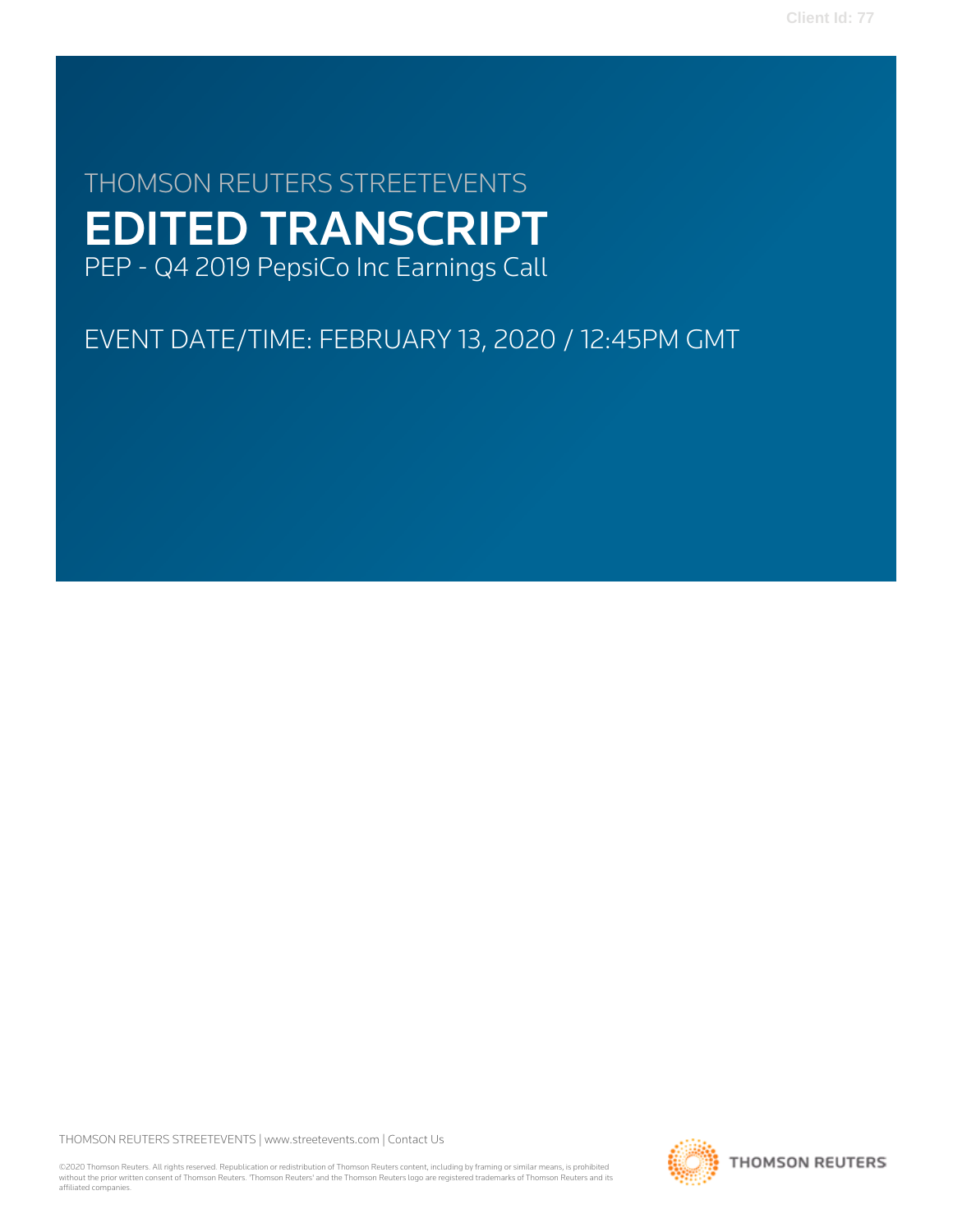## **CORPORATE PARTICIPANTS**

**[Hugh F. Johnston](#page-5-0)** PepsiCo, Inc. - Vice Chairman, Executive VP & CFO **[Ramon Luis Laguarta](#page-2-0)** PepsiCo, Inc. - Chairman & CEO **[Ravi Pamnani](#page-1-0)** PepsiCo, Inc. - SVP of IR

# **CONFERENCE CALL PARTICIPANTS**

**[Ali Dibadj](#page-7-0)** Sanford C. Bernstein & Co., LLC., Research Division - SVP and Senior Analyst **[Andrea Faria Teixeira](#page-8-0)** JP Morgan Chase & Co, Research Division - MD **[Bryan Douglass Spillane](#page-5-1)** BofA Merrill Lynch, Research Division - MD of Equity Research **[Dara Warren Mohsenian](#page-7-1)** Morgan Stanley, Research Division - MD **[Kevin Michael Grundy](#page-11-0)** Jefferies LLC, Research Division - Senior VP & Equity Analyst **[Lauren Rae Lieberman](#page-9-0)** Barclays Bank PLC, Research Division - MD & Senior Research Analyst **[Laurent Daniel Grandet](#page-9-1)** Guggenheim Securities, LLC, Research Division - Senior Analyst and MD of the Consumer & Retail Team **[Robert Edward Ottenstein](#page-10-0)** Evercore ISI Institutional Equities, Research Division - Senior MD, Head of Global Beverages Research & Fundamental Research Analyst **[Stephen Robert R. Powers](#page-6-0)** Deutsche Bank AG, Research Division - Research Analyst **[William Bates Chappell](#page-11-1)** SunTrust Robinson Humphrey, Inc., Research Division - MD

## **PRESENTATION**

#### **Operator**

Good morning, and welcome to PepsiCo's Fourth Quarter 2019 Earnings Conference Call. (Operator Instructions) Today's call is being recorded and will be archived at www.pepsico.com.

<span id="page-1-0"></span>It is now my pleasure to introduce Mr. Ravi Pamnani, Senior Vice President of Investor Relations. Mr. Pamnani, you may begin.

#### **Ravi Pamnani** - PepsiCo, Inc. - SVP of IR

Thank you, operator, and good morning, everyone. I'm joined this morning by PepsiCo's Chairman and CEO, Ramon Laguarta; and PepsiCo's Vice Chairman and CFO, Hugh Johnston. We'll begin with some brief prepared comments from Ramon and Hugh, and then open up the call to your questions.

Before we begin, please take note of our cautionary statement. We will make forward-looking statements on today's call, including about our business plans and 2020 guidance. Forward-looking statements inherently involve risks and uncertainties and reflect our view as of today, and we are under no obligation to update.

When discussing our results, we refer to non-GAAP measures, which exclude certain items from reported results. Please refer to today's earnings release and 10-K available on pepsico.com for definitions and reconciliations of non-GAAP measures and additional information regarding our results, including a discussion of factors that could cause actual results to materially differ from forward-looking statements.

And finally, as disclosed in our earnings release this morning, we are now reporting 4 international divisions versus 3 previously. This reflects changes made to our management reporting structure. Therefore, certain international division results have been restated for the full years 2017, 2018 and 2019. Specifically, our former Europe Sub-Saharan Africa division has been reclassified as Europe and will no longer include Sub-Saharan Africa.

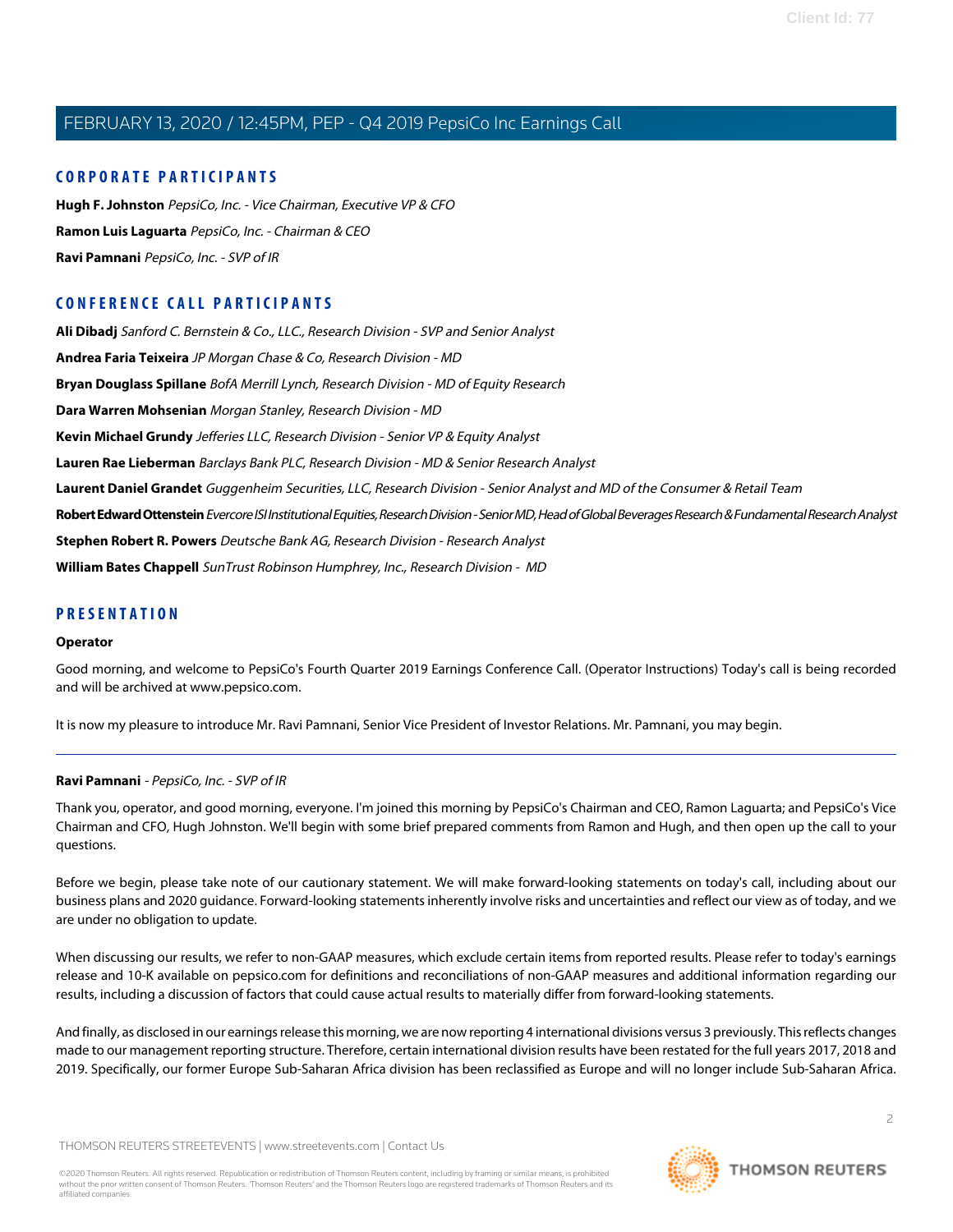And our former Asia, Middle East, North Africa division has been reclassified into 2 divisions: Africa, Middle East, South Asia, or AMESA; and Asia Pacific, Australia, New Zealand, China, or APAC. There are no changes to the remaining divisions or our consolidated results.

And now it's my pleasure to introduce our Chairman and CEO, Ramon Laguarta.

## <span id="page-2-0"></span>**Ramon Luis Laguarta** - PepsiCo, Inc. - Chairman & CEO

Thank you, Ravi, and good morning, everybody. Approximately about a year ago, we embarked on a plan to make PepsiCo Faster, Stronger and Better. We've made very good progress against these initiatives, and I'm pleased to report that we met or exceeded each of the full year financial targets that we communicated to you about a year ago. Most notably, organic revenue growth accelerated to 4.5% in 2019, our fastest rate of growth since 2015.

Our organic revenue growth was very broad-based across all divisions, with Frito-Lay delivering its fastest rate of growth since 2013 and PBNA delivered its fastest rate of growth since 2015. Our developing and emerging markets also delivered high single-digit growth despite ongoing volatility and uncertainty in certain parts of the world.

We invested in becoming Faster by increasing our global advertising and marketing spending by more than 12% for the full year, reflecting investment across snacks and beverages, and in both our large and established brands and our emerging brands; expanding our market presence by increasing route capacity, adding merchandising racks and coolers and advancing the technologies that we deploy to drive greater and more precise execution; and investing in additional manufacturing capacity to remove bottlenecks and increase growth capacity for our products. This includes investments in new plants, new lines and added distribution infrastructure.

Whilst we intend to continue to invest back into our business, we know that sustaining higher growth would require building stronger capabilities, ones which will be difficult to match by our competitors. During 2019, we enhanced our consumer and customer-facing capabilities, strengthened our organizational culture and transformed our cost management. Specifically, we invested in data analytics and other information technology to build consumer intimacy and achieve precision at scale. By capturing and analyzing more granular consumer-level data, we can understand the consumer in a more individualized way to both customize communication and executing in every store with precisely the right products placed in the right location and at the right price.

We strengthened our omnichannel capabilities, particularly in e-commerce, but our retail sales were nearly \$2 billion in 2019. To meet the growing need across channels for greater customization and faster innovation, we're investing in an end-to-end agile value chain that can deliver more precision and variety to enable us to win in the marketplace.

We migrated our organizational structure closer to the market in order to improve speed, increase accountability and become more locally focused. And we evolved our way -- our values and ways of working to foster a culture where employees act like owners with a greater sense of empowerment and accountability. We call this The PepsiCo Way, which includes a set of 7 leadership behaviors that have been rapidly embraced by our organization. And we took a completely holistic approach to cost management, one in which we manage all costs as an investment. In doing so, we challenged the entire cost structure to evaluate cost and benefit of our spending. In 2019, we delivered in excess of \$1 billion in productivity savings and plan to deliver this amount annually through 2023.

Finally, becoming Better reflects our aspiration to continually integrate purpose into our business strategy and brands as more is expected of corporations by society. We prioritized and embraced a set of focused initiatives to help build a more sustainable food system. These include advancing benefits to farmers and communities through more sustainable agriculture. We intend to achieve 100% sustainably farmer-sourced agricultural raw materials by the end of 2020, which include potatoes, whole corn, oats and oranges.

Improving water stewardship. We're striving to improve water use sufficiency and aiming to replenish 100% of the water we consume for manufacturing in high water risk areas by 2025.

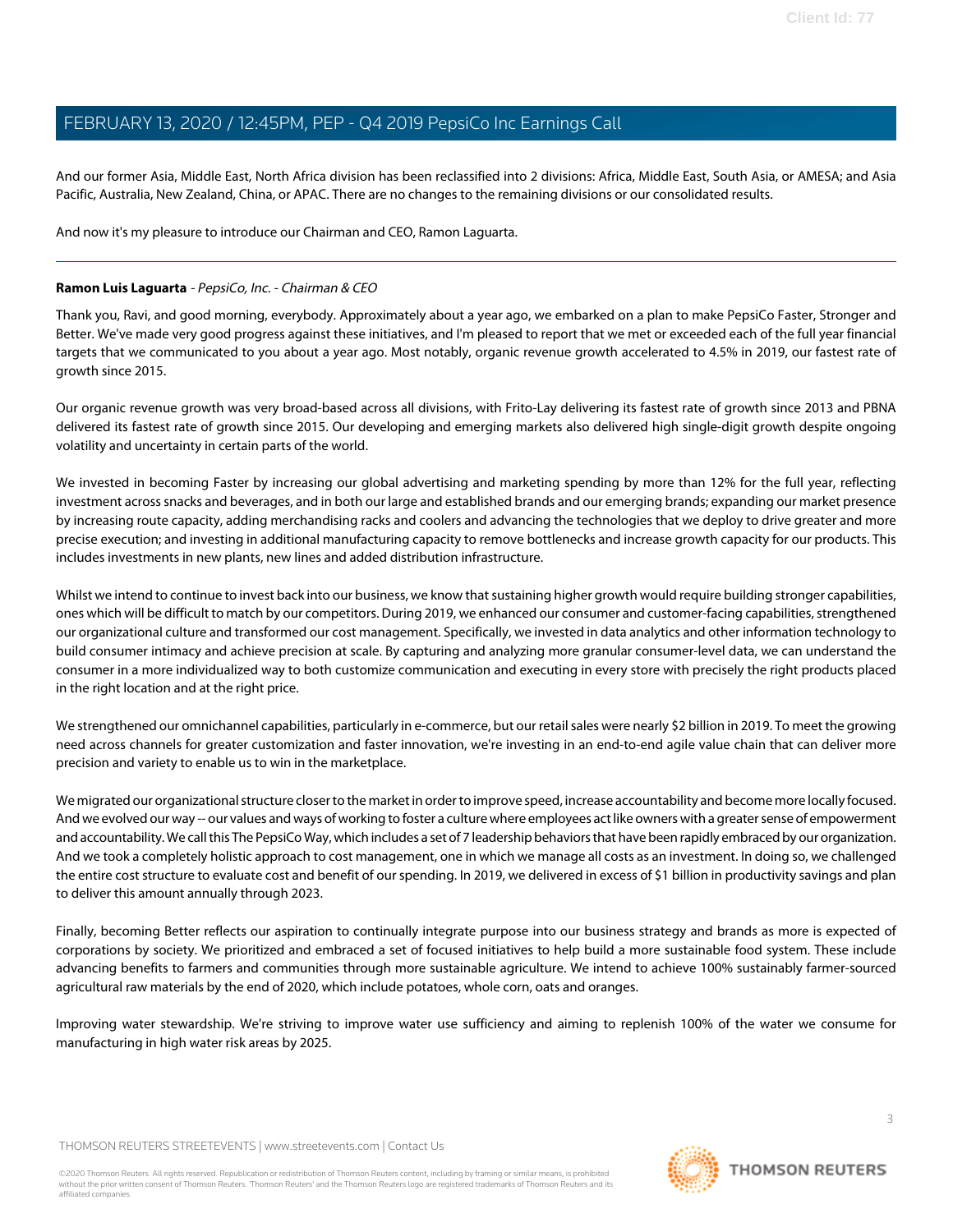Circular packaging. By 2025, we intend to increase recycled content in our plastics packaging to 25% and reduce 35% of virgin plastic content across all our beverage portfolio.

Improving choices across our portfolio by reducing added sugars, sodium and saturated fats. Mitigating the impact of climate change by reducing absolute greenhouse gas emissions across PepsiCo's value chain by 20% by 2030. And finally, advancing respect for human rights, promoting a diverse and inclusive workplace and increase the earnings potential -- earnings potential of women to drive economic growth and increased food security. Our commitment to becoming Better was most notably demonstrated by appointing our first-ever Chief Sustainability Officer and by a green bond offering that generated almost \$1 billion in net proceeds to advance our sustainability agenda.

To complement our Faster, Stronger and Better initiatives, we also made investments to fortify our portfolio for future growth. Specifically, we invested in our SodaStream business, which grew net revenue more than 20% last year in order to capture an incremental growth opportunity. We announced our intent to acquire BFY Brands, the makers of the fast-growing PopCorners brand, which will enhance our premium snack portfolio.

We're in the process of acquiring Pioneer Foods, which will build the foundation for future growth and scale in Africa, a key emerging market where our growth opportunities remain vast. And we acquired CytoSport, the makers of Muscle Milk, which expands our presence in sports nutrition, providing opportunities for additional growth and category expansion. As we aspire to be the global leader in convenient foods and beverages by winning with purpose, we believe these investments position us well to win in the marketplace.

Now let me discuss our operating results. As I noted earlier, our organic revenue growth accelerated to 4.5% for the full year 2019 versus 3.7% in 2018, exceeding the initial target we set a year ago. All our divisions contributed to this growth, including a 3% increase in developed markets and an 8% increase in developing and emerging markets.

Frito-Lay North America had a very strong year with a 4.5% increase in organic revenue, along with an acceleration of volume growth in the second half of the year. The business gained value share in both salty and savory snacks in '19 and improved its customer service levels. Frito's results were driven by the investments we made in innovation, marketing and consumer insights, supply chain and manufacturing and go-to-market capacity. This included a double-digit increase in advertising and marketing spend, additional plant, warehouse and distribution center capacity, and additional routes, racks and selling resources.

Frito delivered net revenue growth in all of its large mainstream brands like Lay's, Doritos, Tostitos, Cheetos, Ruffles and Fritos and double-digit growth in emerging premium brands such as Bare and Off the Eaten Path. Our multipack offerings also delivered very good growth as we have continuously expanded the variety of brand and flavor combinations.

The breadth of our growth was also evident across every key retail channel. We increased net revenue growth in grocery, mass, club, convenience, foodservice and e-commerce. And Frito-Lay was once again the #1 contributor to U.S. food and beverage retail sales growth in 2019.

With respect to the fourth quarter, Frito delivered 3% organic revenue growth, driven by 2% volume growth and 1% net price realization. The deceleration in net price realization was largely a function of the timing of pricing actions taken in 2018. We expect our net price realization trends to improve over the coming months and have strong innovation and merchandising plans in place for the business to deliver very good growth in 2020.

PepsiCo Beverages North America delivered 3% organic revenue growth in 2019 with a sequential acceleration in the fourth quarter, which represented its fastest rate of organic revenue growth in 4 years. The business benefited from improved local market focus and execution driven by our new field structure, increased go-to-market capacity, significantly stepped up advertising support, innovation and additional selling resources. We also invested in improving our presence in the away-from-home channel by becoming the preferred beverage partner for JetBlue, Carnival Cruise Lines and Regal Cinemas for the past year.

Investing in our brands has been a big focus area for PBNA's advertising and marketing spend, increasing in a double-digit range for both the fourth quarter and full year with increases in our large brands, such as Pepsi, Gatorade and Mountain Dew.

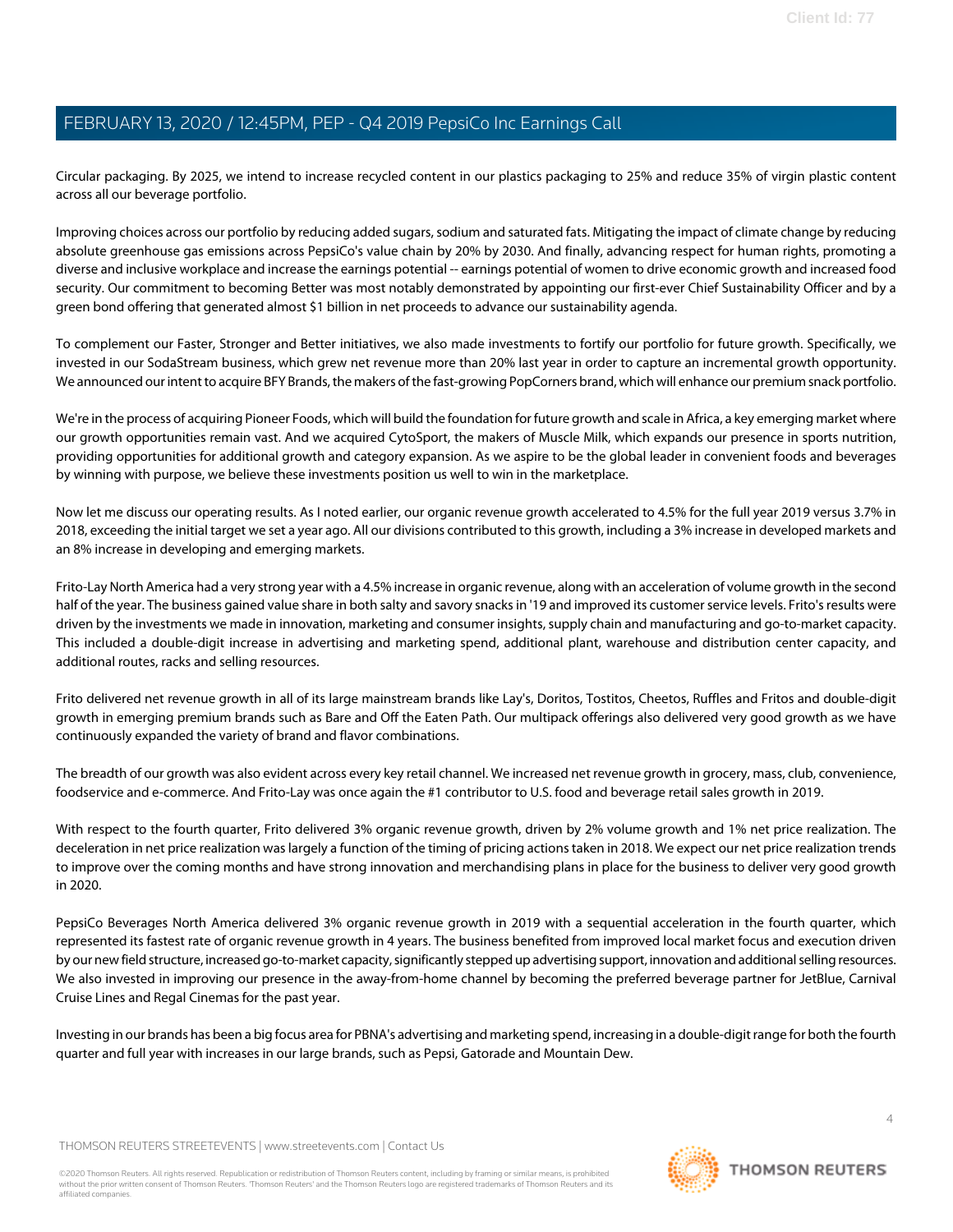Trademark Pepsi posted its sixth consecutive quarter of net revenue growth with strong double-digit growth in our Pepsi Zero Sugar product. Gatorade accelerated as the year progressed and ended the year on a very strong note with high single-digit growth in the fourth quarter, led by Gatorade Zero, which delivered more than \$600 million in measured retail sales in 2019.

Innovation played a very important role at PBNA this year with Gatorade Zero, bubly and Mountain Dew Game Fuel having cumulatively delivered more than \$1 billion in measured retail sales. Other brands, including Propel and Lifewater delivered strong double-digit net revenue growth, while Pure Leaf and Starbucks delivered high single-digit growth in 2019.

Finally, we have plans in place to build on our recent innovation successes. We will invest in BOLT24, a functional beverage we launched last year that supports athletes around the clock by providing advanced, all-day hydration. We recently introduced Zero Sugar variants of Mountain Dew and Mountain Dew Game Fuel, which offer the same bold taste as the originals without the sugar. And we will roll out Pepsi Cafe, a coffee-infused cola beverage that will be available for a limited-time offering in U.S. stores as of April.

Rounding out our North America performance. Quaker Foods delivered 1% organic revenue growth for the full year, with double-digit net revenue growth in our light snacks business and Gamesa cookies and mid-single-digit growth at Aunt Jemima and Roni.

I want to conclude our discussion on North America by acknowledging terrific work of our customer and supply chain teams have done. Specifically, PepsiCo was awarded the #1 ranking in the 2019 Kantar PowerRanking survey, the fourth consecutive year we've claimed the top spot; and the top 2 rankings in 2019 U.S. Advantage survey core food multichannel report. These surveys reflect our customers' view of PepsiCo as a valued partner and demonstrate the benefits of investing with our customers to help drive growth.

Now moving on to international markets. Each of our international divisions delivered strong organic revenue growth in '19. These results include some performance across our developing and emerging markets, with high single-digit organic revenue growth for both the fourth quarter and the full year.

We continue to have a long runway for growth in many international markets, and our results reflect the benefits of our increased investments as we continue to leverage our global capabilities to drive higher per capital consumption and improve market share, while executing in locally relevant ways.

In Latin America, we grew organic revenue growth -- we grew organic revenue 7% for the full year, with growth in both snacks and beverages despite ongoing macroeconomic volatility and political uncertainty in certain markets. Mexico, our largest market, delivered high single-digit growth for both the quarter and the full year. Our next largest market, Brazil, delivered mid-single-digit growth for the full year with an acceleration in the fourth quarter to high single-digit growth.

In Europe, we grew organic revenue 5.5% for the full year, with very good growth both in snacks and beverages. Our largest market, Russia, delivered mid-single-digit growth for the fourth quarter and the full year. The United Kingdom delivered low single-digit growth for the full year. But very encouragingly, it exited the year with mid-single-digit growth in the fourth quarter. Other highlights include double-digit growth in Turkey and high single-digit growth in Poland for the full year.

Moving to our Asia, Middle East and Africa regions. During the fourth quarter, we took the opportunity to think more strategically about this part of the world. We decided to split the organizational structure of our prior AMENA division into AMESA, which includes Africa, Middle East and South Asia; and APAC, which includes Asia Pacific, Australia, and New Zealand and China. By creating one operating sector centered on the Asian consumer and another centered on the Middle Eastern, South Asian and African consumer, we believe we can enhance our focus on accelerating top line growth.

AMESA delivered 6% organic revenue growth for the full year. This includes double-digit growth in Pakistan and Egypt and mid-single-digit growth in India and Saudi Arabia. APAC delivered 9% organic revenue growth for the full year, led by strong double-digit growth in China and Vietnam and high single-digit growth in Thailand and the Philippines.

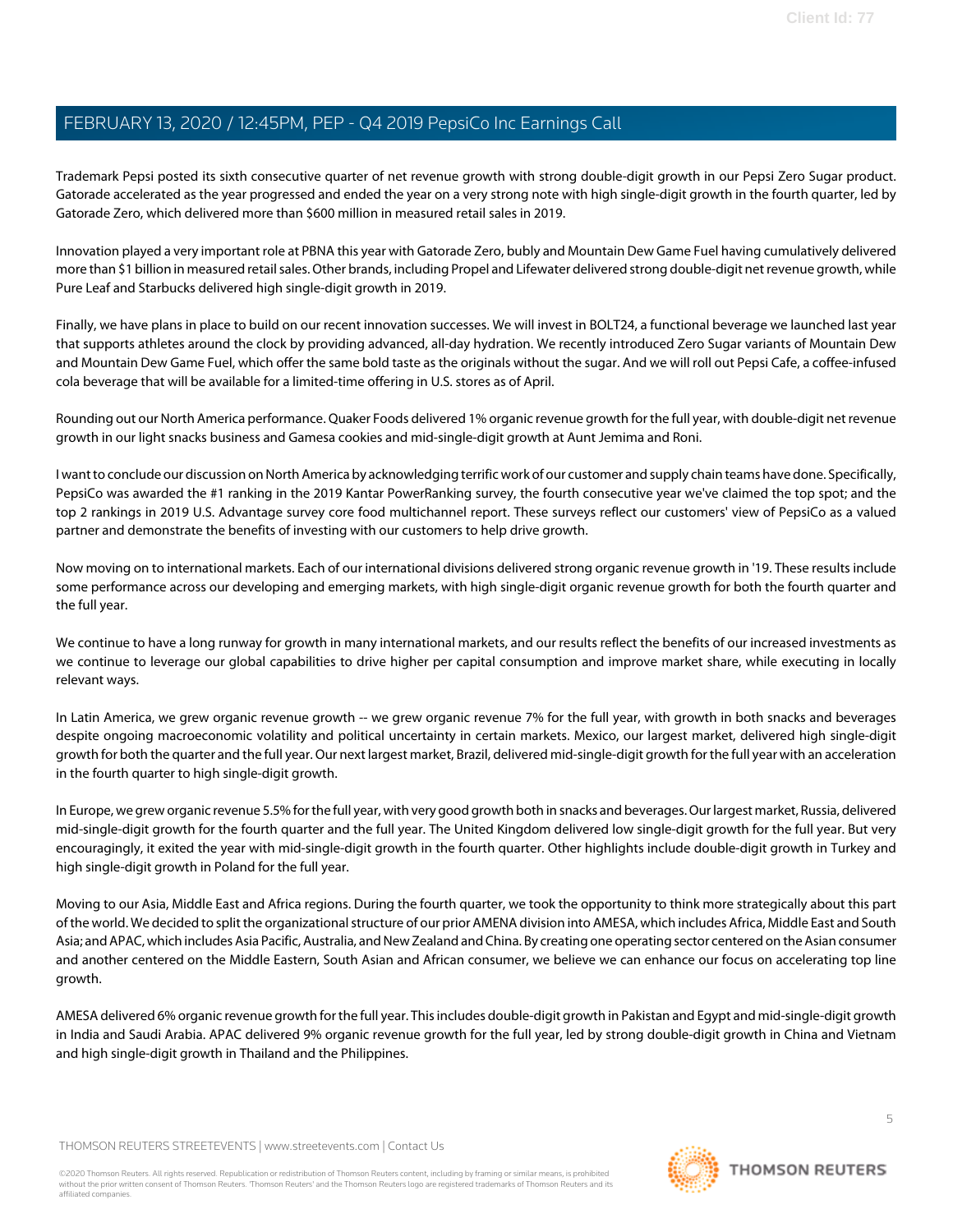To conclude, our priorities for 2020 remain consistent with our discussions today. We expect to deliver 4% organic revenue growth and 7% core constant currency earnings per share growth in 2020. And we will continue to invest back into the business to evolve our portfolio and transform our value chain; build next-generation capabilities, particularly leveraging technology to enhance our insights, speed and precision; grow our talent and simplify our organization to be more consumer and customer-centric; invest in our brands, both large and emerging; and reduce our cost structure to free up resources to fund our investments. These priorities will always be executed with an eye towards enhancing our marketplace competitiveness and delivering, of course, long-term value creation.

<span id="page-5-0"></span>With that, let me now turn the call over to Hugh.

#### **Hugh F. Johnston** - PepsiCo, Inc. - Vice Chairman, Executive VP & CFO

Great. Thank you, Ramon, and good morning, everyone. As Ramon noted, for 2020, we expect to deliver 4% organic revenue growth and 7% core constant currency earnings per share growth. We expect foreign exchange to have an approximately negative 1 percentage point impact on net revenue and core EPS growth and, therefore, expect our core U.S. dollar EPS to be \$5.88 in 2020.

For 2020, we also expect our core -- annual core effective tax rate to be approximately 21%, free cash flow of approximately \$6 billion, reflecting CapEx of approximately \$5 billion. The higher rate of capital spending is associated with accelerating progress on our strategic growth priorities, as Ramon laid out earlier. We expect our capital spending to remain at or around these levels for the next few years and now expected to moderate to 5% of sales by 2023. We expect total cash returns to shareholders of approximately \$7.5 billion in 2020, comprised of dividends of \$5.5 billion and share repurchases of \$2 billion. The expected cash returns reflect a 7% increase in the annualized dividend per share effective -- with the dividend expected to be paid in June 2020. This will represent the company's 48th consecutive annual dividend per share increase.

With respect to your models, please keep in mind the following: In the first quarter of 2020, we face a difficult comparison for both organic revenue and core constant currency operating profit growth at Frito-Lay North America and our international divisions.

With that, now we'll open it up for your questions. Operator, we'll take the first question.

# **QUESTIONS AND ANSWERS**

#### <span id="page-5-1"></span>**Operator**

(Operator Instructions) Your first question comes from the line of Bryan Spillane of Bank of America.

## **Bryan Douglass Spillane** - BofA Merrill Lynch, Research Division - MD of Equity Research

So I guess, I just got a few questions this morning about Frito and the kind of the deceleration there this quarter, and I guess, what's implied in the first quarter commentary now. So maybe, Ramon, can you talk a little bit about the dynamics there, I guess, lapping some price increases? And then kind of what gives you confidence that, that can reaccelerate as we move through 2020?

## **Ramon Luis Laguarta** - PepsiCo, Inc. - Chairman & CEO

Yes, listen, we feel very good about Frito performance in '19. So we accelerated the highest level, I think, in the last 7 years, so overall, a very good year. Volume went up and volume across all our brands, the big brands and also the new brands that we're trying to build for the future. So very positive performance and also, as I said, across all channels. So very, very holistic, very good performance, I would say.

The deceleration in Q4, as I said on the statement, is based on the pricing decision in 2018. We took priced in Q4. This year, we didn't take any price in Q4. It will be more of a price decisions now in Q1, second half of the Q1. So that's the main difference. We feel good about it especially the volume

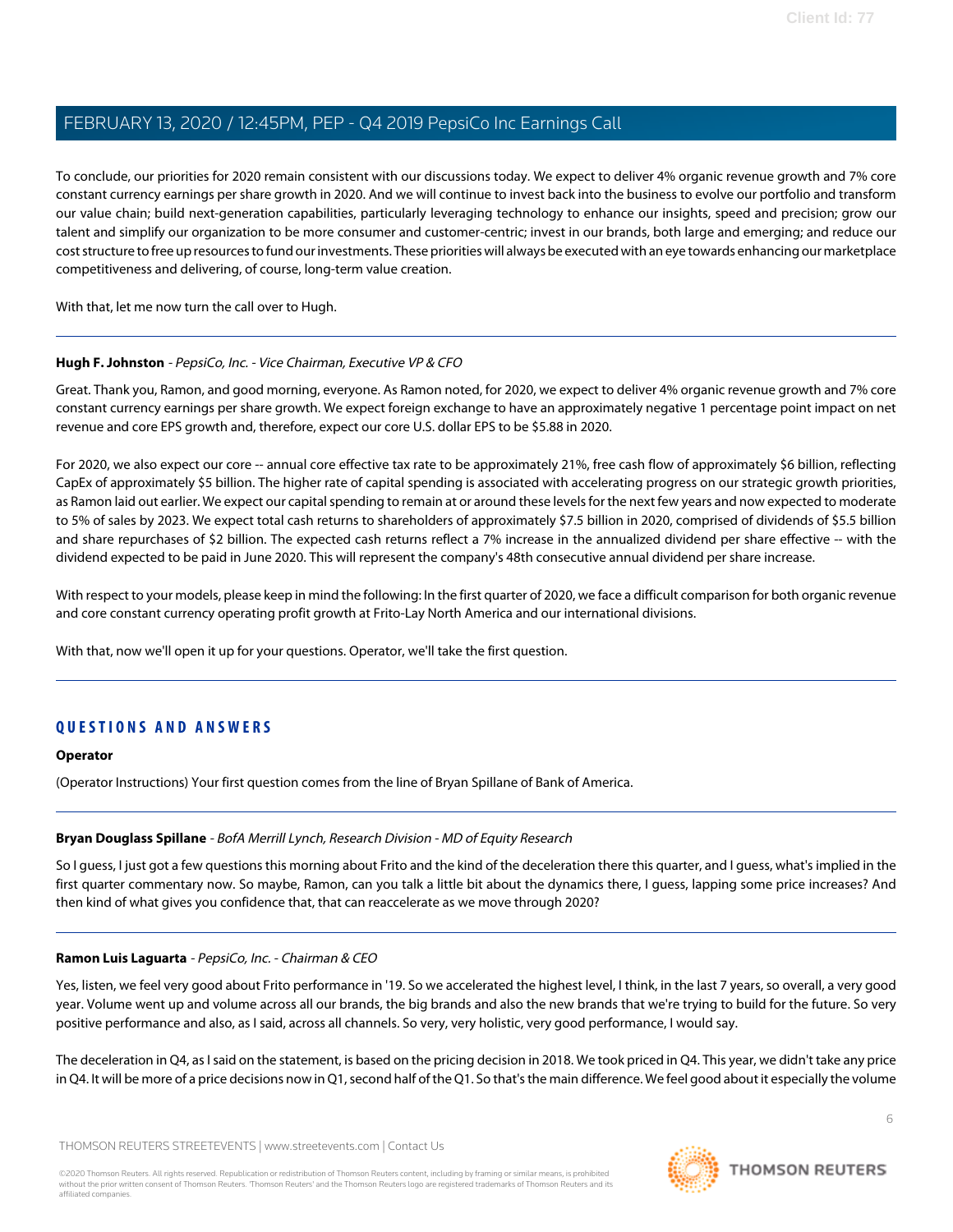acceleration. The fact that our pounds went up almost 1% this year versus last year, it's a pretty positive to us testament that our investments are working in driving per capita consumption, which at the end is the long-term driver of the business.

#### **Operator**

<span id="page-6-0"></span>Your next question comes from the line of Steve Powers of Deutsche Bank.

#### **Stephen Robert R. Powers** - Deutsche Bank AG, Research Division - Research Analyst

A question actually on PBNA. As you think about the fourth quarter performance across that division and the acceleration you saw, I guess, which brands or businesses performed best versus your expectations in the quarter? And as you look forward to 2020, how do you think about the trajectory there, just balancing the current momentum against what will be difficult laps in Gatorade and bubly, especially there's lots of competition and the expansion on the shelf and in the cooler of an energy category in which you're still underrepresented?

## **Ramon Luis Laguarta** - PepsiCo, Inc. - Chairman & CEO

That's a good question. Listen, we feel -- I mean, if there's any division that we feel very strong about the turnaround this year, it's PBNA, right? We feel good about the way we're exiting the market and the year and also how we've driven that performance. So if you think about our innovation has been very, very strong across the year, and you mentioned, some of the successes. So Gatorade, clearly driving sustainable growth by innovating in a new space like Zero. Zero has driven a lot of new consumers into the sports category, and so it's not like a summer-related growth of Gatorade. It is a, I would say, a structural, more penetration of the brand into consumers that were not consuming Gatorade. So we see that as sustainable. Actually, it accelerated during Q4.

We see Pepsi, as I said, with sustainable growth. So that makes us feel good. That's also driven by new variants like Zero, smaller packages that are driving consumption. So we see Pepsi as well driving sustainable growth.

We continue to see very strong performance in our coffee business, and our partnership with Starbucks is as more robust than ever. I think the kind of innovation we're bringing to the market and how we're moving that category also into new premium spaces with innovation is very powerful. Very strong performance across the year, including Q4. The same with our tea categories. Pure Leaf continues to drive a lot of growth and develop the category.

You mentioned bubly. I think bubly is just scratching the surface as a brand. It's still very underpenetrated. It's a brand that, I think, space-wise also has a lot of opportunities. So I think a lot of people don't even know about the brand or haven't tried the brand. So I think it's already a pretty meaningful-sized brand.

So we feel very strong about the way we're driving growth for PBNA. It's not short term or it's really developing the different segments of the category where we participate, expanding those categories, bringing more consumers into this space.

There's another lever, I think, of sustainable growth for PBNA, which is driven by better execution. And this better execution, obviously, comes from more focus on execution. But I think the organizational change we've made to the business where we have decision-making closer to the consumer and to the market is making us a better execution company in PBNA. I think that is, again, it's not a 1-year event. It's a multiyear opportunity that we're going to get better with better tools and better focus. So we feel strong about where we finished. We feel strong about the drivers of that growth, not being one-off, but being very sustainable drivers of growth.

#### **Operator**

Your next question comes from the line of Ali Dibadj of Bernstein.

THOMSON REUTERS STREETEVENTS | [www.streetevents.com](http://www.streetevents.com) | [Contact Us](http://www010.streetevents.com/contact.asp)

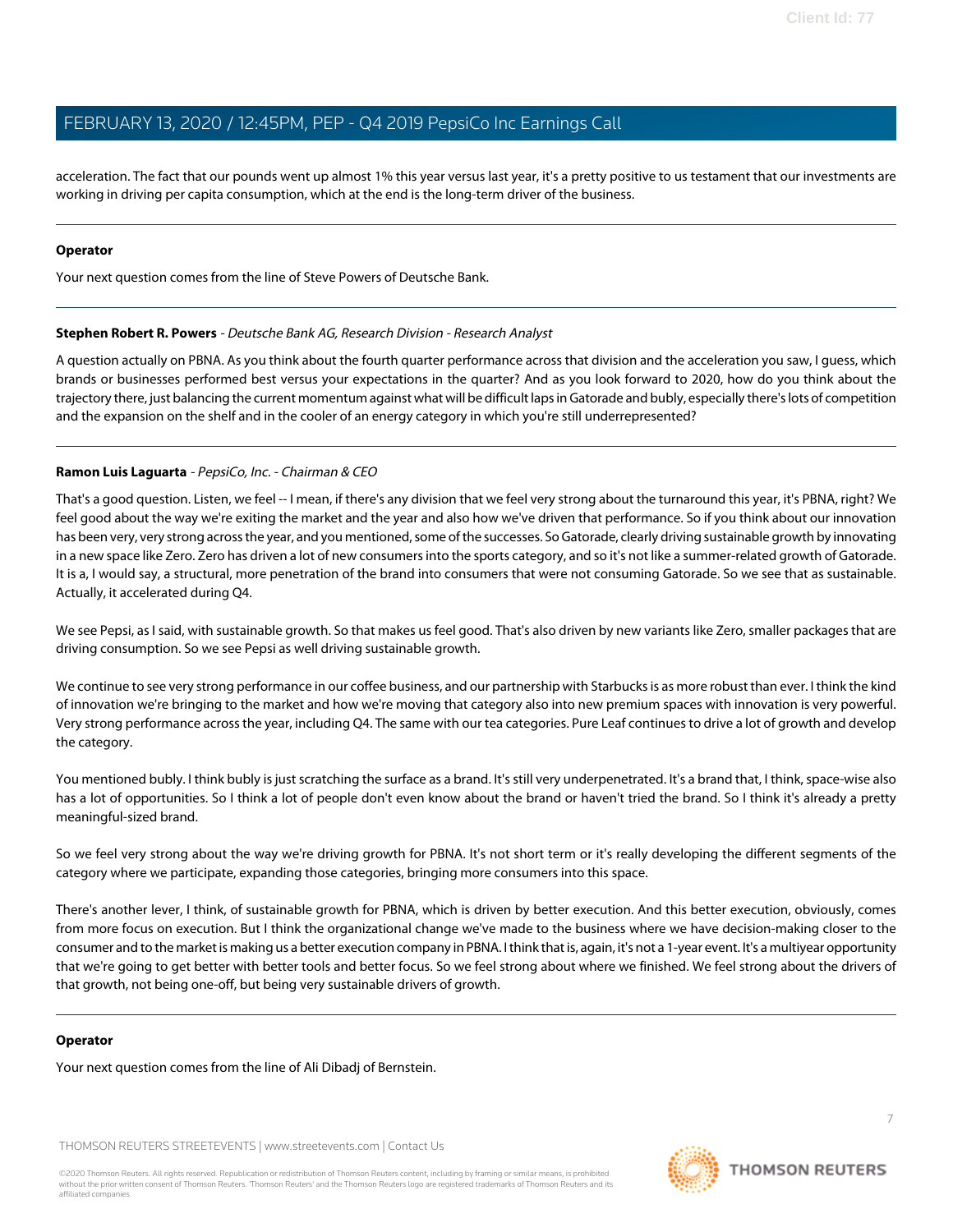## <span id="page-7-0"></span>**Ali Dibadj** - Sanford C. Bernstein & Co., LLC., Research Division - SVP and Senior Analyst

Just want to go back to FLNA for a second. I get the price increases in 2018. But even on a stacked basis, it looks like there's been some challenges. I think, as you can imagine, or you've probably seen almost all of us have written about FLNA and concerns about it. And I get, Ramon, that you said that you're going to see some price realization improving through 2020. But I wonder with all the consumer work that you guys do, if you see anything at all that gives you pause from a structural perspective. So are you seeing any changes driven by the consumers, in particular, on health and wellness that are accelerating? Or are you seeing anything from a competitive perspective as well? And we're all going to be at CAGNY next week, and every food company is going to say they're a snack company. And they like your margins, and they like your growth. So how does -- are you seeing anything there at all? And how does that play into, if at all, what seems to be a little bit more, I guess, subdued guidance as a -- of the company at the lower end of your long-term plan, especially after a heavy up year like you just had?

## **Ramon Luis Laguarta** - PepsiCo, Inc. - Chairman & CEO

Yes. Listen, good question. And I think obviously, we're looking at long-term trends of the consumer and trying to adjust the portfolio to those trends. If you look at the way we're driving the growth in '19 and the way we think we'll drive the growth in the next year, it's been across all brands. So we've seen the consumer continue to go back to our classics, Lay's and Doritos and Cheetos and Tostitos. The truth is that we're trying to improve the way we market those brands in a way we are personalizing the messages, the way we're creating unique content for different types of consumers and the way we innovate against those large brands.

At the same time, our kind of more permissible portfolio, our premium portfolio, that segment of our range is growing about 2x the average of the company. So if you think about Off the Eaten Path, Bare, Simply, Smartfoods, I mean, all those brands that you would say they are probably preferred by some type of consumers that prefer more permissible snacks, they are growing 2x. But the beauty of our Frito-Lay portfolio and the same would apply to our PBNA portfolio, is that we're trying to grow both our classic brands, large brands that are well established, trying to modernize them, keep them very attractive to the consumers and then innovate into future spaces where the consumer might move at a different speed in different parts of the country as they decide to change their consumer habit.

So we're evolving the portfolio. Some of the acquisitions we've made also will help us in that respect. But we're also -- we're innovating in those spaces ourselves. Off the Eaten Path is a great example. The Simply portfolio is a great example that is giving us very high penetration in those consumers that you referred to.

What we're seeing -- and I think we talked about it last time, is there is a trend towards smaller packages. And that might be a way the consumer is also approaching snacking categories with portion control being a key driver of the occasion. So we see small packs. And the fact that we're moving a lot of capacity into smaller packs, I think would continue to give us good growth in that space of more permissible snacking, either by portion control by new brands and products that are preferred by those consumers.

We don't see a deceleration of the category. That's why you mentioned there's a lot of new players that want to participate in this snacking trend, which I think is true and is going to be here for a long time. And that would make us feel very positive about Frito because there are a lot of tailwinds to the snacking category.

#### <span id="page-7-1"></span>**Operator**

Your next question comes from the line of Dara Mohsenian of Morgan Stanley.

#### **Dara Warren Mohsenian** - Morgan Stanley, Research Division - MD

So just following up on some of the questions. I was hoping you could review a bit your visibility around the 4% corporate organic sales growth top line target for 2020. You're obviously coming off a solid year, so we'll have a tough comparison. There's some global volatility. So just wanted

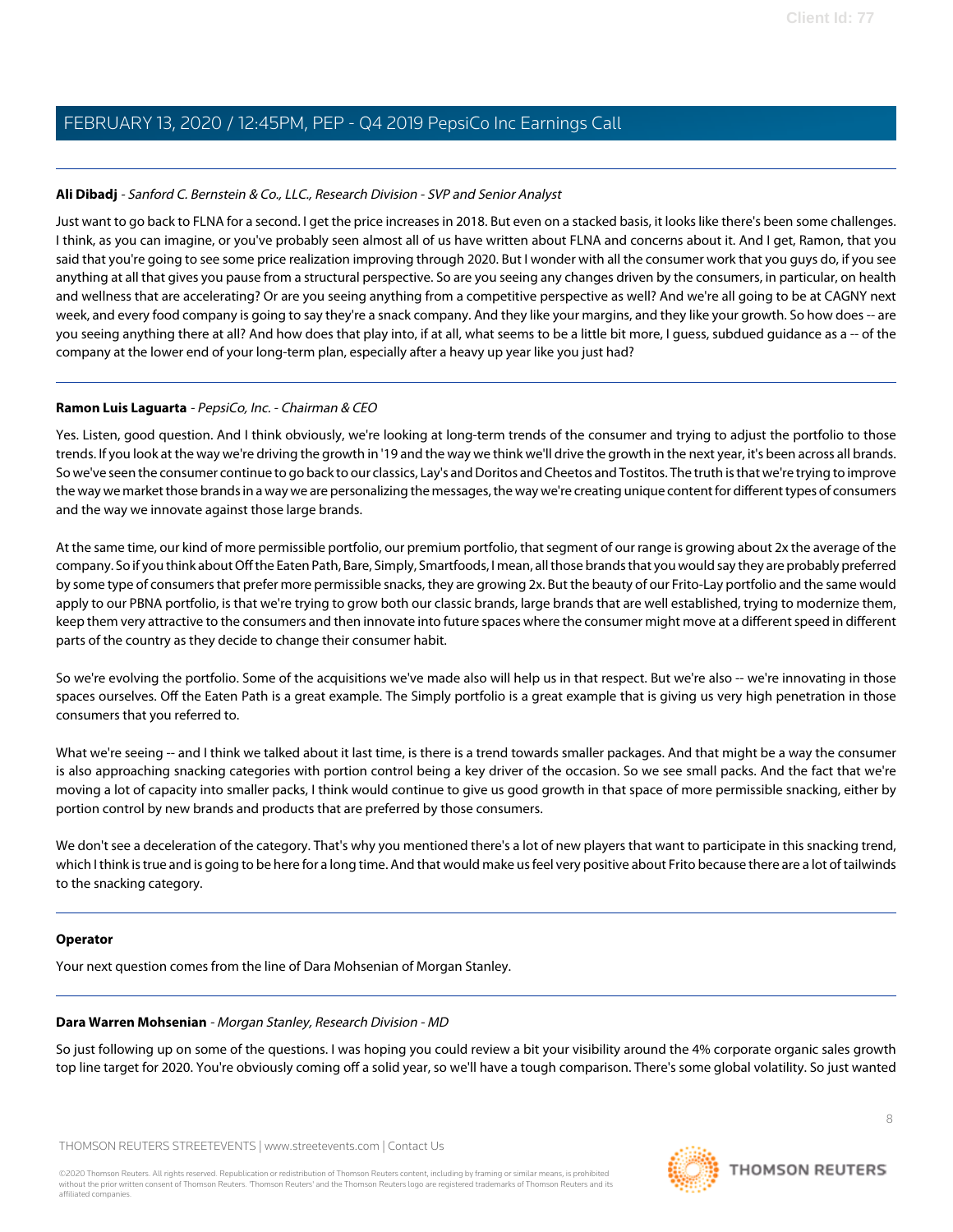to get your perspective on the level of visibility at the corporate level. And obviously, we just covered Frito-Lay North America and PBNA, but perhaps you could also review what drove the strong momentum in D&E markets in 2019 and sustainability as we look out to 2020?

## **Hugh F. Johnston** - PepsiCo, Inc. - Vice Chairman, Executive VP & CFO

It's Hugh. I would say we have a good level of visibility into the revenue guidance. You know historically, we've been pretty accurate on that, and I would expect that to continue to be the case. That said, as you sort of slightly noted, the world is certainly a volatile place, lots of events going on in a lot of areas of the world even as noted a bit with some of the news this morning. That said, we take the facts that we have and we always try to plan for at least some level of volatility as a part of developing our expectations for the year. Because history tells us most years, we'll have some volatility. So I think, generally speaking, we have good visibility.

Regarding developing and emerging markets at 8%, that's really a continuation, I think, of what we've seen over a number of years. The per capita consumption opportunities in those markets are quite large. And I think we're doing a very good job. But we're also barely scratching the surface relative to what the ultimate opportunity could be. It's one of the reasons we're investing in growth because we think by virtue of realizing those per cap opportunities and driving growth, we'll be able to sustain this algorithm for a very, very long period of time.

#### **Operator**

<span id="page-8-0"></span>Your next question comes from the line of Andrea Teixeira of JPMorgan.

## **Andrea Faria Teixeira** - JP Morgan Chase & Co, Research Division - MD

So I was just hoping that if you can elaborate more on the top line guidance being, as you said before, on the low end and then embed your comment about 12% growth in investment in A&P in 2019. How -- do you think you'll reach the normalized level now? And what is the growth in marketing investment that you're assuming for 2020 embedded in your guidance? And if you can kind of compare that with the \$1 billion cost saves that you normally have? And if you can update us on that metric as well?

## **Hugh F. Johnston** - PepsiCo, Inc. - Vice Chairman, Executive VP & CFO

Yes. In terms of the guidance, actually, the guidance that we're giving this year is exactly the same as we gave 12 months ago. So obviously, we saw a world where the investments that we were making paid off a little bit better than we expected. And as a result, we got results and growth that were higher than that.

Regarding whether we've leveled off, I don't think you'll see the same level of growth in advertising and marketing this year. It will still grow. It might even grow a little bit in excess of the rate of sales growth. To a great degree, it's going to depend on the opportunities that we see in front of us. We've certainly funded our advertising line well going into the year. But frankly, if we see innovation taking off or if we see an opportunity in the marketplace to accelerate investment in order to capture even more growth, we're not going to be shy about doing that. And we've put room into the way that we guide to give us the ability to take advantage of those opportunities.

As I mentioned, we think we're in great categories. And we think right now, there's lots of opportunities to grow faster. So we're going to continue to do that, and at the same time, we're going to continue to invest in the stronger capabilities that allow us to sustain performance for a longer period of time.

#### **Ramon Luis Laguarta** - PepsiCo, Inc. - Chairman & CEO

And then, if I may add. The way we're approaching in every market, the opportunity, I mean, for 2020, we have, I think, very strong plans, well funded both on customer and consumer ideas. We're investing in additional capacity across the world. So our purpose here is to gain market share

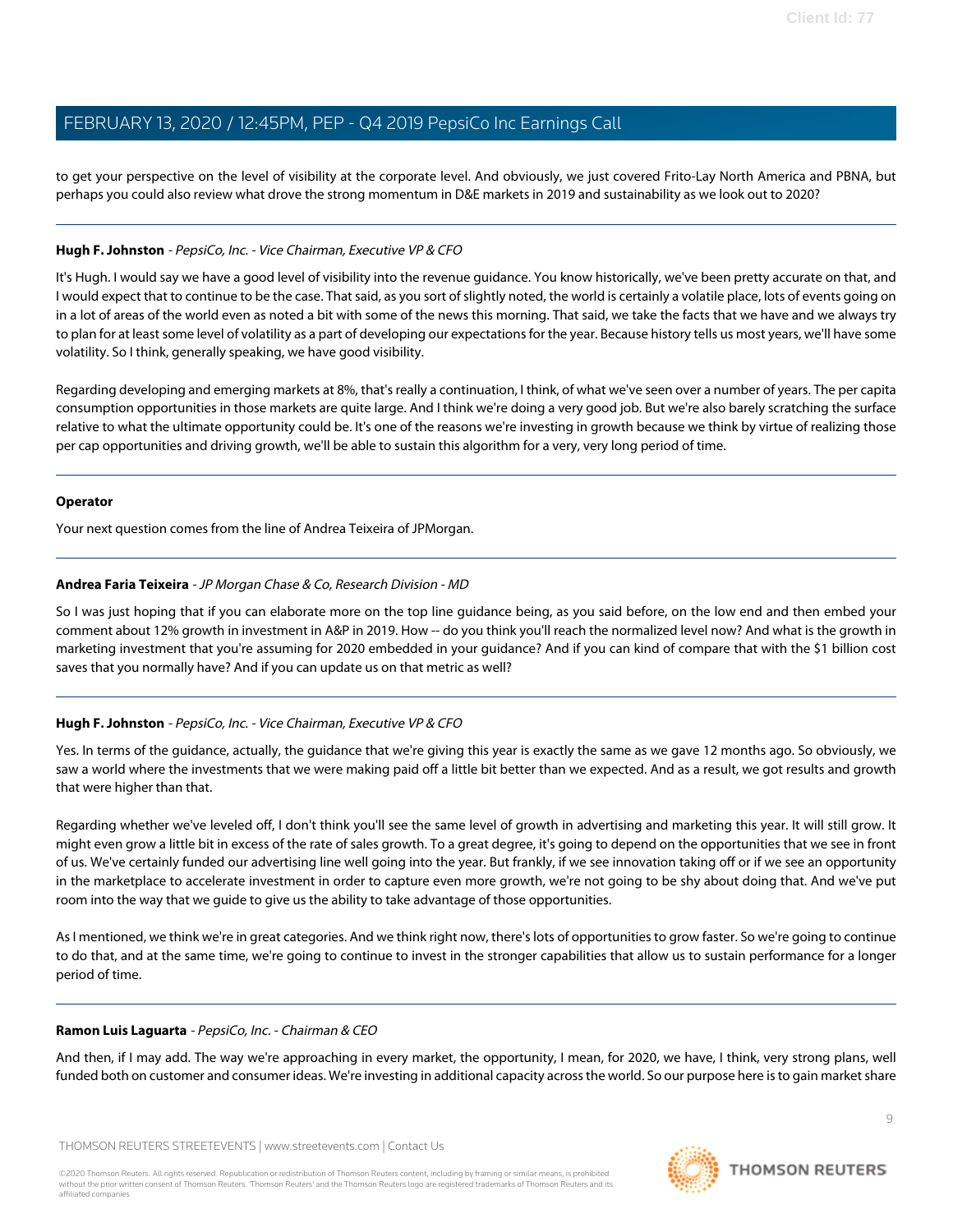in every market where we compete. We've been doing that in the -- in 2019. We'll continue to do that in 2020. The compensation in the company is very geared to top line and market share growth. So that's the way we're starting the year.

Our guidance, as Hugh said, includes the possibility of events during the year that might surprise us on the negative front. But I think the guidance reflects that positive attitude towards market share and then some uncertainty room in the overall number.

#### **Operator**

<span id="page-9-0"></span>Your next question comes from the line of Lauren Lieberman of Barclays.

#### **Lauren Rae Lieberman** - Barclays Bank PLC, Research Division - MD & Senior Research Analyst

I wanted to get maybe a little bit of an update on progress in expanding some of your -- you put some classic brands in snacking internationally. As I understand it, Ramon, one of your key priorities or areas you thought there was sort of really untapped opportunity was getting distribution of Doritos and Cheetos and these classic brands into international and emerging markets. So if you could speak directly to what's been done this year, how much that's still really more of a 2020 plan, it would be really interesting.

## **Ramon Luis Laguarta** - PepsiCo, Inc. - Chairman & CEO

Yes. We have a good playbook on -- especially in the snack business, on how do we develop the category and what are the levers that we need to play in every market to deliver the per cap growth that we normally deliver in the markets. And there's obviously innovation, there's brand building, there's visibility, there's value, there's many levers that we play in that playbook. So to your point on brands, brands are part of that playbook. We have Doritos, I would say, in 75% of our international markets maybe, that's the number. We have Cheetos probably in 90% of our markets.

Lay's is, obviously, the brand that we normally tend to lead than Ruffles, the potato business because that's where I think we have more differentiation possibilities with our agro programs and our flavor programs. So -- but don't take it as a brand exclusive per capita development opportunity. But it's a very holistic development opportunity that includes brands, innovation, and we're getting better at lift and shift or lift and adapt, as we call it, taking successful products from one market and rolling them out globally. But there's a lot of work in our playbook in how we develop the point-of-sale, and we become available everywhere and also how we understand consumers in their pocket money and their affordability and then how do we adopt in every market, the price levels to the pocket money of the consumer, and it's working very well. I mean, the truth is that the snacks category, it's growing consistently at a very high level internationally. And we don't see any reason why it would not do that in 2020.

#### <span id="page-9-1"></span>**Operator**

Your next question comes from the line of Laurent Grandet of Guggenheim.

# **Laurent Daniel Grandet** - Guggenheim Securities, LLC, Research Division - Senior Analyst and MD of the Consumer & Retail Team

Congratulations, Ramon, on a very strong first full year as a CEO. I'd like to focus on the Lipton opportunity. I mean, 2 weeks ago, Unilever CEO said the company was beginning a strategic review of its tea business. As we have been saying for quite some time now, we believe the acquisition of the balance of your JV with Unilever will be a net positive for PepsiCo. It is one of the fastest-growing segment globally, one where you have a market share leadership. So the acquisition would make a strategic sense, but also a financial one because you will be capturing 100% of the profit rather than just half. So could you comment on this opportunity and the role of the tea segment for PepsiCo in general, especially as you are now facing, I mean, a renewed competition with Fuze mostly in Europe, but also in international markets.

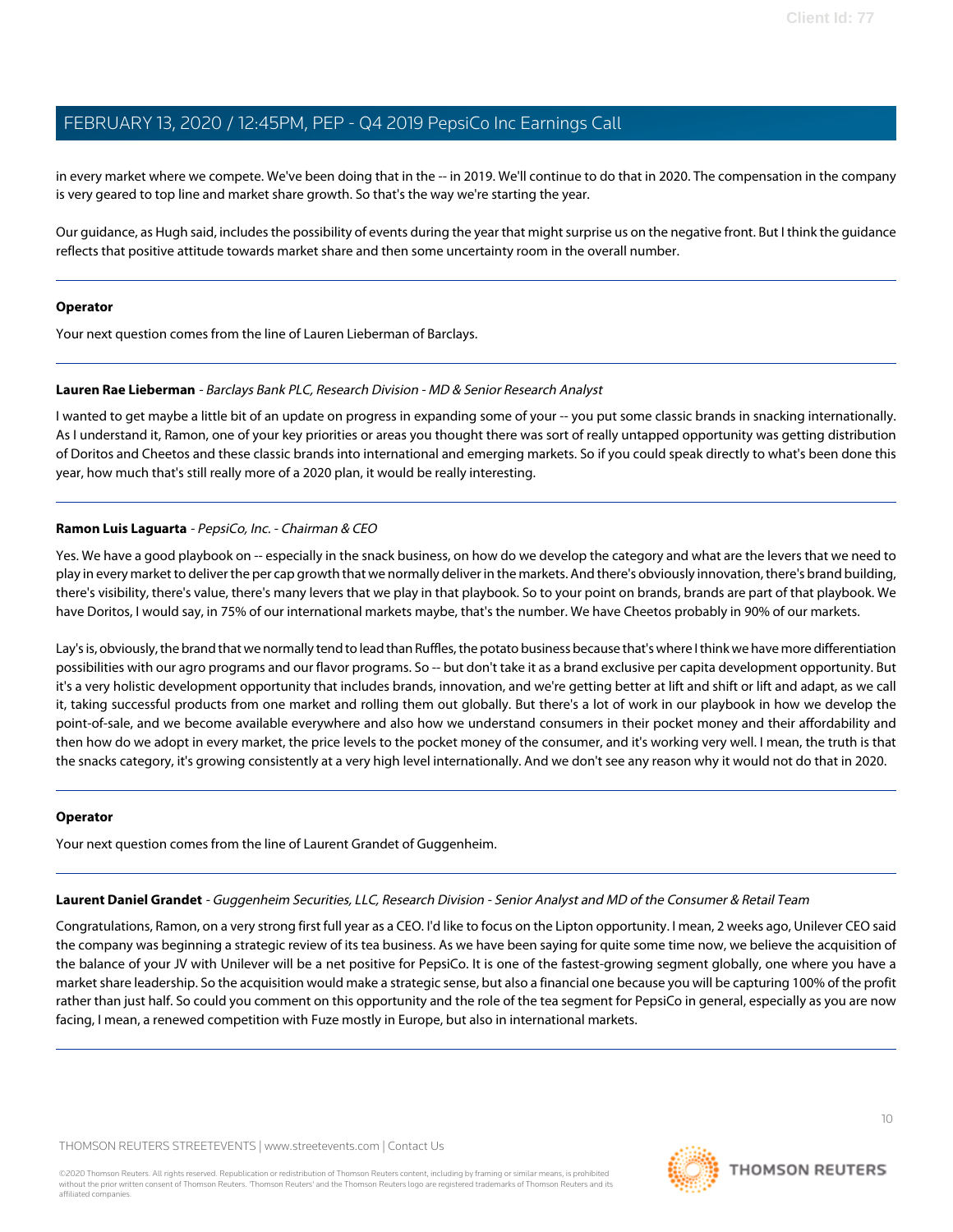#### **Hugh F. Johnston** - PepsiCo, Inc. - Vice Chairman, Executive VP & CFO

Thanks for the question. A couple of comments on that. Number one, we launched the tea venture with Unilever a couple of decades ago, and they've been a terrific partner over the course of the last couple of decades. We've built a nice ready-to-drink tea business, both in the U.S. and internationally. So we certainly feel good about that.

As regards the JV, we really like where we sit very much right now. We think the JV has got good balance, and I think we find the ready-to-drink aspect of tea to be attractive. So we like where we sit. Obviously, the announcement may have some ramifications for Unilever, but we think it shouldn't have substantive ramifications for us going forward.

#### **Ramon Luis Laguarta** - PepsiCo, Inc. - Chairman & CEO

Laurent, we continue to do very well in the tea business. And it's a category that we see growing internationally. It's growing very fast in developed markets and also in developing. To your point on Europe, we continue to be leaders. We keep innovating there. The Pure Leaf brand is doing very well. The Lipton brand is continuing to expand. We like this category. We like what we're seeing. As Hugh said, we'll wait for events from Unilever.

#### **Operator**

<span id="page-10-0"></span>Your next question comes from Rob Ottenstein of Evercore.

**Robert Edward Ottenstein** - Evercore ISI Institutional Equities, Research Division - Senior MD, Head of Global Beverages Research & Fundamental Research Analyst

Great. You announced some interesting changes, I guess, in the way you're managing the international business to capture more of the opportunities in Asia and Africa. I was wondering if you could give us a little bit more granularity in terms of how the strategy may change. Any changes in tactics, investment that you see putting behind those changes going forward?

## **Ramon Luis Laguarta** - PepsiCo, Inc. - Chairman & CEO

Yes. That's good. Yes. So there were a couple of reasons why we made this change in the organization. One is to manage a huge geography like from Africa all the way to Australia from one location, as what we're doing from Dubai, was a big burden on our people and our executives. So that was not the ideal. But fundamentally, more than that, which is also important, is that there are clearly different consumption patterns, different trends, different food cultures between, I would say, the group of countries centered around China and the group of countries centered around the Middle East and Africa. So we think that by making this change, we're going to be innovating with more local relevance. We're going to be activating our brands with more local relevance. We want to be able to have resources close to the marketplace in the critical differentiators like R&D, like sales execution that will help us to perform better in the market.

One of the critical opportunities for PepsiCo is to develop the international business. And I think Asia remains by far our #1 opportunity. And China, of course, is a huge market, where we have a good business. It's growing very well, as I said in my remarks. But the opportunity is much, much higher. So that's how we're thinking about this new organization, enabling a more sustainable and focused growth in those 2 parts of the world.

Africa is another big opportunity for us. We're -- hopefully, we're almost very close to concluding the Pioneer acquisition. That will give us a lot of scale in Africa, which serves also more focus than what we had in the past. And we're also allocating additional resources to Africa, which will help us expand in that continent, which obviously has a huge opportunity for our products.

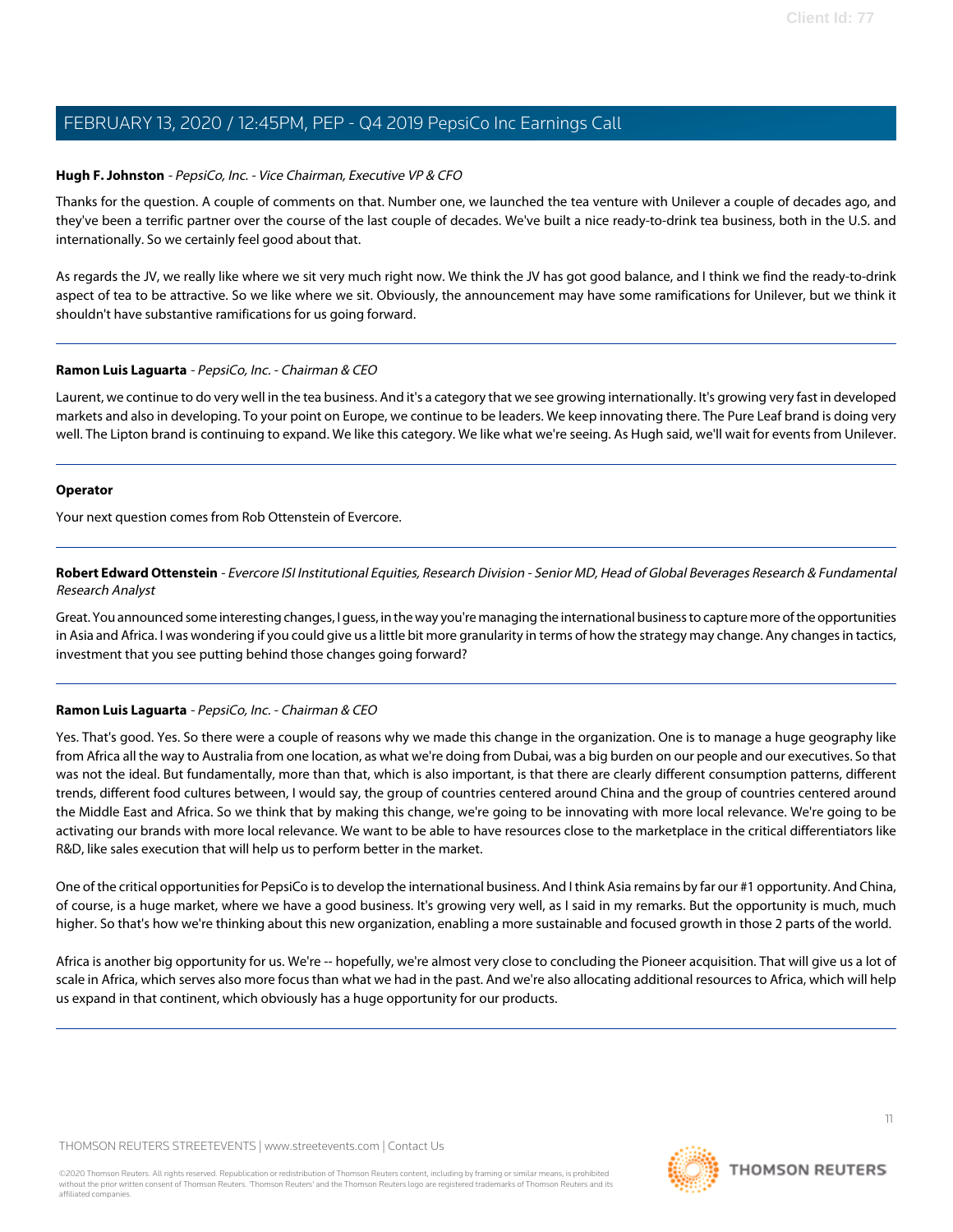#### **Operator**

Your next question comes from the line of Kevin Grundy of Jefferies.

## <span id="page-11-0"></span>**Kevin Michael Grundy** - Jefferies LLC, Research Division - Senior VP & Equity Analyst

Great. Ramon, can we come back to the energy drink category and kind of get more of an update on the company's strategy? It's not an area that PepsiCo has participated in, in a meaningful way. Company's had a partnership with ROCKSTAR, which is a brand which has lost share over time. Mountain Dew Kickstart hasn't really gained any traction in the category. And your key competitor, of course, has been more aggressive historically both with it's investment in Monster and now the extension of the Coke brands. So the question is, is this an area of emphasis for PepsiCo either organically or through M&A? Or are you reasonably fine playing on the periphery?

## **Ramon Luis Laguarta** - PepsiCo, Inc. - Chairman & CEO

Thank you. Good question. Listen, obviously, we -- the consumers are looking for more caffeine, right? I mean, it's clear that this is an opportunity that they're looking for. As the day is becoming longer and the commuting is longer, I mean, there's a lot of tailwinds to the use of caffeine.

The way we've been approaching this opportunity is, as we said in the past, from multiple dimensions. So we're playing in energy with ROCKSTAR. It's a brand that we think we have the opportunity to -- working together with the ROCKSTAR owners, to develop and to reinvest, and I think we can do a better job there. But we're also especially working in those spaces from the coffee category, and I think our partnership with Starbucks has been great. Triple Shot Starbucks this year has been a massive innovation, and it's nothing but a very good way to consume caffeine as well.

We're looking at participating in lower caffeine levels from -- and we just announced some innovation in our bubly brand, some innovation in our BOLT24 brand. So we plan to participate in the caffeine space from multiple dimensions, including doing a better job with ROCKSTAR and our partnership there.

Brands like Mountain Dew Kickstart and Mountain Dew Game Fuel are good innovation from our own brands into that space, a bit more focused on particular opportunities, one on the morning occasion, one on the gaming occasion. They're getting good traction for us as well. So that's the way we're thinking now of participating in what is, as you say, a large opportunity and quite profitable.

#### <span id="page-11-1"></span>**Operator**

Your next question comes from the line of Bill Chappell of SunTrust.

#### **William Bates Chappell** - SunTrust Robinson Humphrey, Inc., Research Division - MD

Just going back to Steve Powers' kind of questions on -- can you quantify a little bit more what gives you confidence on, I guess, specifically, Pepsi in North America and kind of the momentum this year? Maybe what stage we are in different pack sizes or innovation on the horizon or something just that gets you -- because the comps don't get any easier, and certainly, there are other products out there. I'd love to hear what you're seeing or quantify what you're seeing that gets you excited.

#### **Ramon Luis Laguarta** - PepsiCo, Inc. - Chairman & CEO

Yes. I mean we're excited. We have 6 quarters of growth for Pepsi continuously. And we're seeing the brand equity going up as we invest more in the brand, as our advertising gets better, and we're able to talk to consumers, the different segments with different messages and that's working very well.